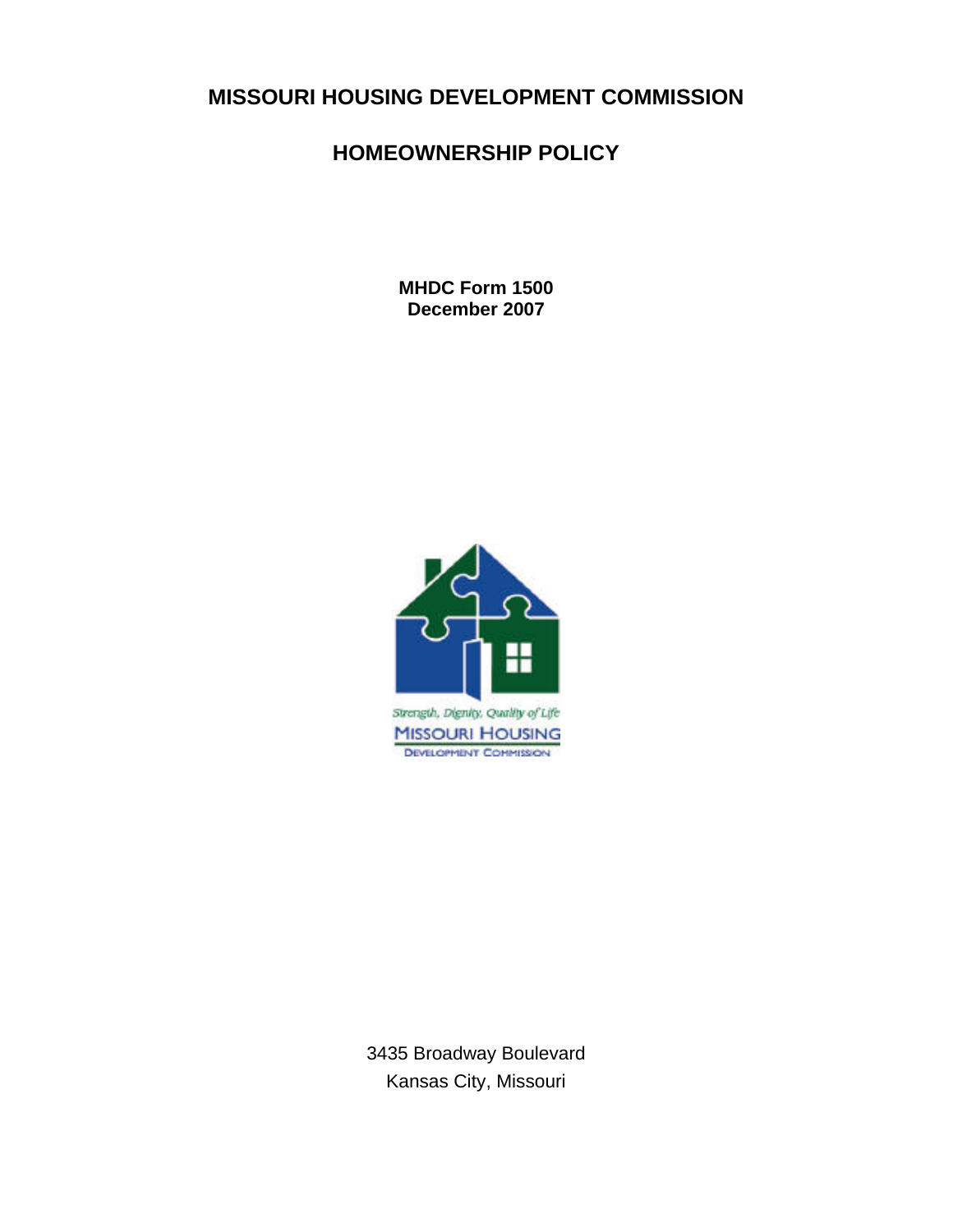# HOMEOWNERSHIP POLICY

*The Commission is dedicated to strengthening communities and the lives of Missourians through the financing, development and preservation of affordable housing. It is through the combined efforts of the Commission and our numerous partners in housing that we are able to supply citizens of Missouri safe, decent, and affordable homes. Homeownership has long been considered the foundation of the house of financial stability as well as the most important achievement in the quest for the American dream. Section 42 of the IRS Code supports homeownership opportunities for residents of singlefamily low-income housing rental developments by allowing the owners to sell the homes to the residents following the completion of the IRS' initial compliance period. Converting Low Income Housing Tax Credit rental properties into single-family homeownership properties can prove to be beneficial to both resident and owner. The opportunity of homeownership has proven to be a major incentive to residents. This incentive allows the resident the potential of homeownership which might otherwise be out of reach, as well as encouraging them to remain in place, adhere to the lease, and care for the condition of their future home. MHDC has established the Homeownership*  Policy to guide developers and owners in the planning, development, and eventual *conversion of rental/homeownership developments.*

This guide details rules that must be adhered to when converting Low Income Housing Tax Credit ("LIHTC") rental properties into Single Family Homeownership properties at the end of the 15-year LIHTC Initial Compliance Period. Additional restrictions may apply depending upon what other type of financing is involved in the project. Developers and owners of affordable single-family rental developments who wish to convert the properties into homeownership opportunities for the residents must establish a plan for the timing and terms of sales to residents and qualified low-income households at the end of the Initial Compliance Period ("Homeownership Commitment"). Each and every Homeownership Commitment will differ. MHDC realizes that there are many options for determining the sales price besides what are outlined in this document and encourages the use of creativity within the Homeownership Commitment. Above all, a homeownership plan developed by an owner must remain true to the tax credit program by ensuring that the opportunity for homeownership is directed at low-income households at an affordable price. The Homeownership Commitment must be proposed at application, approved by MHDC at firm commitment, recorded with the Land Use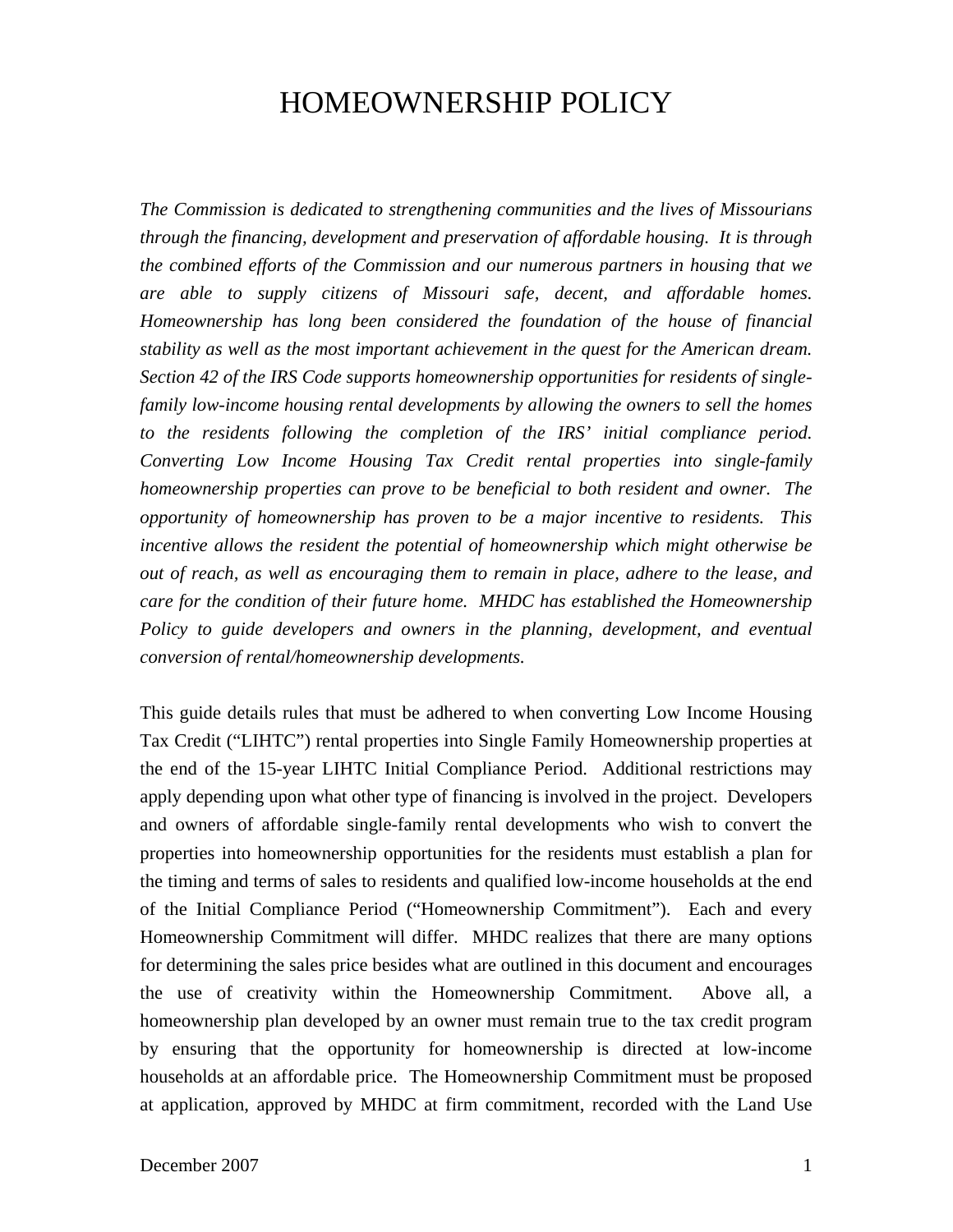Restriction Agreement ("LURA"), and attached to each resident lease.

The following issues apply to and must be addressed in each Homeownership Commitment and in the implementation of the conversion for all single-family rental/homeownership developments proposed with the FY2008 NOFA and thereafter and all Homeownership Commitments filed after the date of this document.

- 1. Any project that is submitted and reviewed by the Commission as a Single Family Homeownership project is prohibited from requesting a qualified contract at the end of the initial compliance period. In other words, the owner will not be allowed to "opt-out" of the project at the end of the LIHTC Initial Compliance Period. This period is assigned on a buildingby-building basis and begins with the first year that the credits are claimed. The LIHTC Initial Compliance Period ends on December 31 of the  $15<sup>th</sup>$  year of the period for that particular building.
- 2. Before offering a Right of First Refusal ("RFR") to any resident, the project must have fully completed the LIHTC Initial Compliance Period on ALL units. This will avoid confusion by allowing the owner, residents and MHDC to all be on the same time table.
- 3. Owners must ensure that the purchase price of each home complies with the minimum purchase price required in Section  $42(i)(7)(B)$  of the Code ("Minimum Price") and defined as an amount equal to the sum of the principal amount of outstanding indebtedness secured by the building (other than indebtedness incurred within the 5-year period ending on the date of the sale to the residents) and all Federal, State, and local taxes attributable to such sale.
- 4. To preserve affordability, MHDC is setting the maximum sales price to be an amount such that the monthly housing payment of principal, interest, property taxes, and property and mortgage insurance ("PITI") plus tenantpaid utilities does not exceed the maximum LIHTC rent based upon bedroom size [assuming a 95% mortgage, 30-year amortization, interest rate equivalent to MHDC's First Place loan program, and typical insurance premium available to low-income households] less a 1% discount for each year the resident has leased the unit ("Maximum Price").
- 5. The sales price may be determined by a number of methods, but it must be crafted with the intention of being affordable to low-income households at the time of conversion. A discount off the sales prices for years of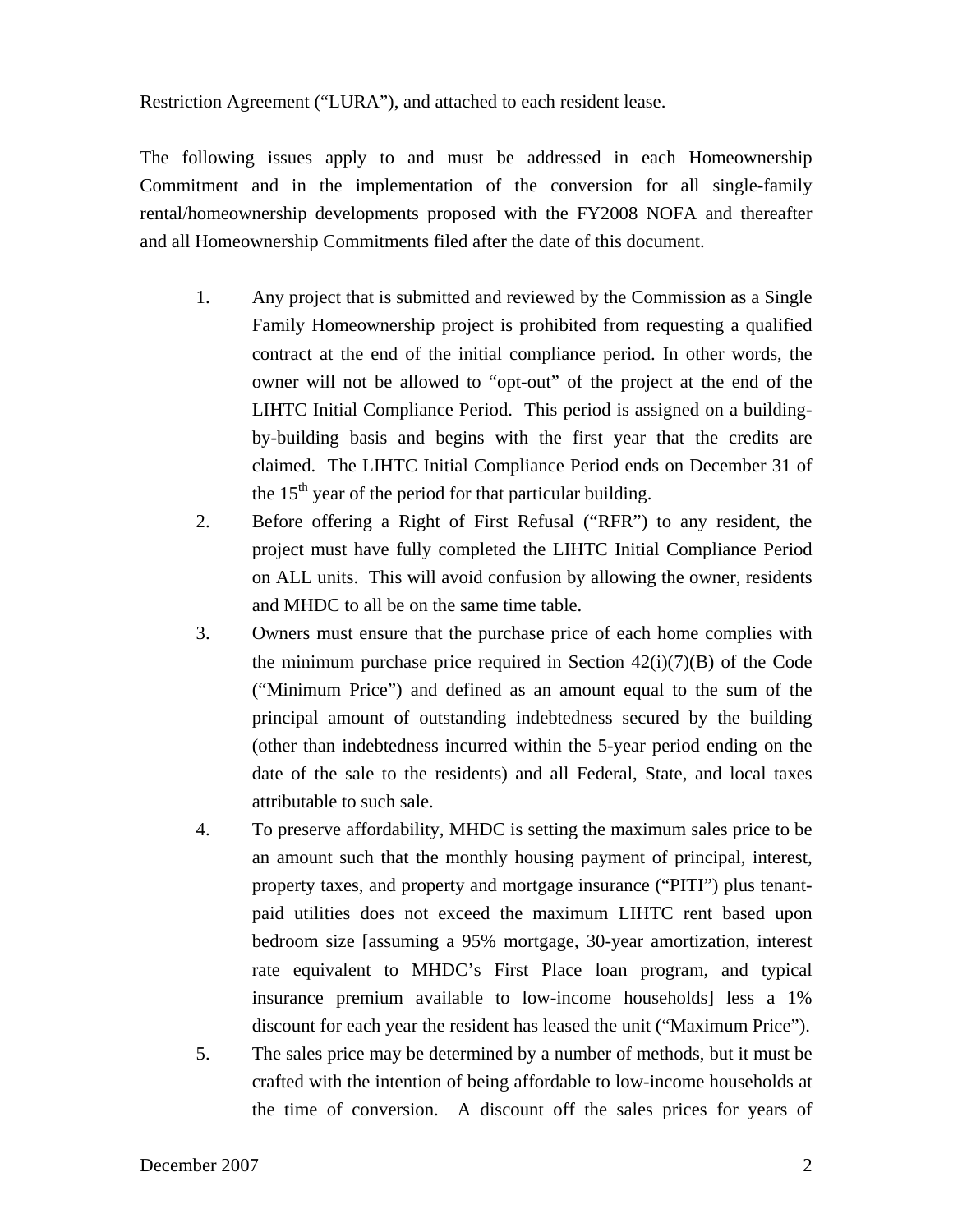tenancy is highly encouraged. The chosen method must be established in the Homeownership Commitment and must result in a sales price which is not less than the Minimum Price and not more than the Maximum Price. Several illustrative methods for setting the sales price are described below.

- 6. The owner will offer the RFR within 12 months of the end of their LIHTC Initial Compliance Period. This will be a set date and will not be able to be changed because of market conditions, high interest rates, or other factors which affect the salability of the houses. MHDC will call this date the "Conversion Date".
- 7. Each lease will contain an addendum to the lease. Within this addendum will be a copy of the Homeownership Commitment. Because it is important for the residents to be aware of the Conversion Date so that they know when the houses will be offered for sale to them, the Conversion Date must be referenced in this addendum to the lease. The Homeownership Commitment should also define the term "Right of First Refusal". Because homes will only be offered to residents in good standing, the Homeownership Commitment should also define the term "good standing". The owner does not have to outline specific discounts that will be offered to the resident as related to the sales price of the homes. However, they should in general terms indicate their plan for pricing the homes. The addendum should also state that the homes cannot be sold at a price lower than the minimum sales price as set forth in Section  $42(i)(7)(B)$  of the Code.
- 8. The owner will provide information about homeownership training to the resident by way of a notice or a brochure. The owner will begin providing referral information about homeownership training or actual training to residents 5 years before the Conversion Date. The developer will have an agent or plan with a homebuyer credit counselor (this will usually be in the form of a non-profit agency). This information must be provided to the resident in an addendum to the lease for all properties leased after the date which is 5 years prior to the Conversion Date.
- 9. The owner should address the issue of how potential homeowners will be educated concerning home maintenance. Several suggestions are: have the property maintenance person work with potential homeowners while doing routine maintenance and minor repairs to units; enlist the help of non-profit organizations which promote homeownership opportunities.
- 10. The owner must distribute to all residents, 1 year before the offering of the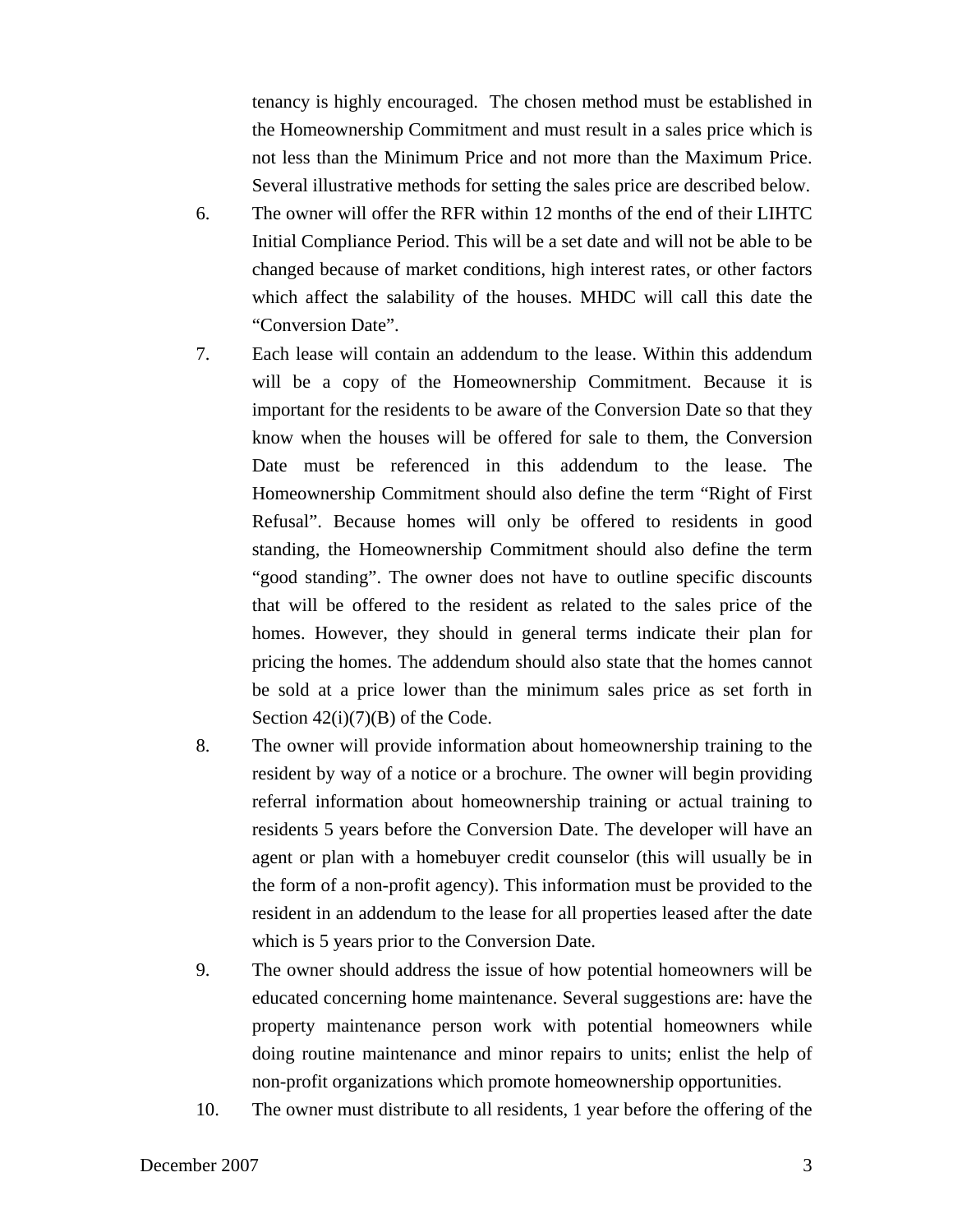RFR, information detailing the dates, timeline and information that is contained within the Homeownership Agreement.

- 11. Each resident will be given up to 6 months after the Conversion Date to decide whether or not to accept the RFR offer from the owner. Any resident who is in "good standing" at the time of the offering of the RFR shall have the right to exercise the RFR. The resident will exercise their RFR by tendering an offer to buy the property. Within this offer there should be a date set for closing.
- 12. After this 6 month period mentioned in #11 above, the owner has several options in reference to any unsold units:
	- a. The owner can choose to sell the remaining units of the project to a non-profit partner or another entity that will continue to operate the units as affordable housing in accordance with the LURA. The sale must include 100% of the remaining rental units, not a portion thereof.
	- b. The owner can choose to maintain the remaining units of the project as rental units, adhering to all MHDC Extended Use Period guidelines. The remaining units after this initial 6 month selling period may at any time be offered for sale to the current or subsequent qualified residents.
	- c. The owner can offer vacant units for sale to a buyer whose household income does not exceed 80% of the area median income. A potential purchaser who qualifies under this income restriction is not required to lease the unit before they purchase it.
- 13. At the sale of each home, MHDC will execute a partial release of the Low-Income Housing LURA for that property.
- 14. If MHDC holds the mortgage, the owner shall contact MHDC's Loan Servicing department just prior to the Conversion Date to determine the payoff amount for the sale of each home. The required payoff will be calculated over 75% of the homes in the project in order to accelerate the paydown and potentially ease the burden on any remaining unsold homes. The owner can then utilize this figure in calculating the minimum sales price of the home according to Section  $42(i)(7)(B)$  of the Code.

The payoff amount for each home will be equal to the principal balance of the loan as of the conversion date divided by .75 divided by the number of homes in the project. The title company assisting in the transaction must contact MHDC's Loan Servicing department for the payoff prior to the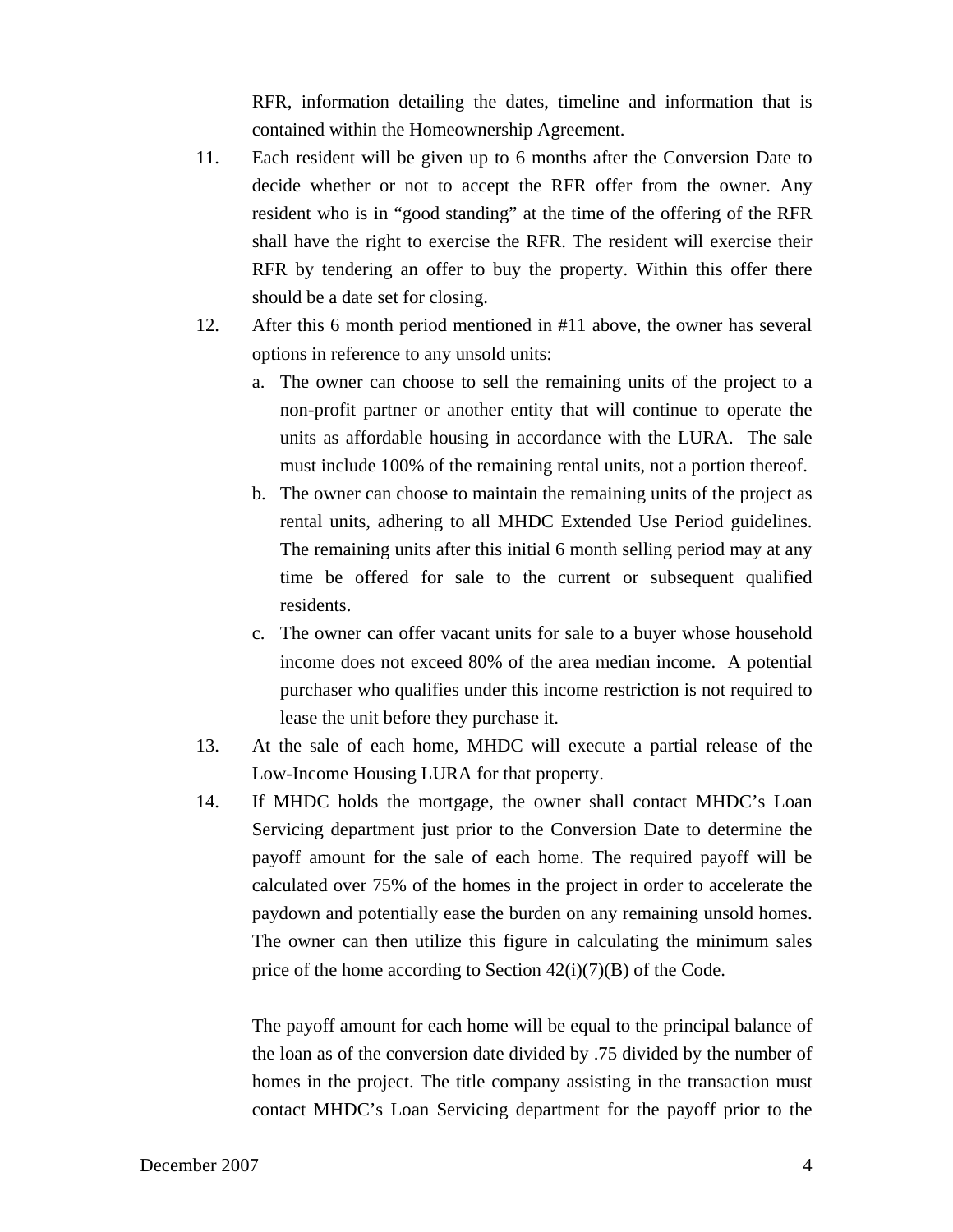sale of the home and transfer the payoff to MHDC as part of the closing transaction. The loan will be re-amortized following each paydown. An example would be:

The principal balance of a loan on the conversion date of a project is \$500,000. There are 30 homes in the project. The required payoff per home sold would be \$22,222.22 (\$500,000 / .75 / 30). If the owner sells and closes on 12 homes in the  $5<sup>th</sup>$  month following the initial RFR, MHDC will receive a total paydown of \$266,666.64 (12 x \$22,222.22) from the 12 closing transactions. The loan will then be re-amortized based upon the \$266,666.64 paydown. If then in the  $10^{th}$  month following the initial RFR, the owner closes on 3 more homes, MHDC shall receive a total paydown in the amount of  $$66,666.66$   $(3 \times $22,222.22)$  and re-amortize the mortgage accordingly.

As each home sells and contributes the required paydown of the mortgage, MHDC will execute a partial release of the deed of trust for that home. If full repayment of the loan occurs, the deed of trust will be released for all remaining unsold homes.

- 15. Each house that is to be sold to a resident under the RFR must pass a Housing Quality Standards ("HQS") inspection. It must also undergo a physical needs assessment performed by an MHDC approved inspector following MHDC prescribed standards. Any deficiencies described in the physical needs assessment must be addressed by the owner before the Conversion Date. The HQS inspection and/or physical needs assessment cannot be used in place of subsequent inspections.
- 16. The owner should address the issue of replacement reserves in the Homeownership Plan. MHDC intends that any excess reserves after repairs and replacements, as determined on a pro rata portion for the unit(s) at the time of sale, will benefit the project and the new homeowner. Several suggestions are: put the unused pro rata portion of the reserves into an account to be used by the neighborhood homeowner's association; use the unused pro rata portion of the reserves for additional down payment assistance to the homeowner; discount the sales price by an amount equal to the unused pro rata portion of the reserve amount; establish a reserve account for the new homeowner from the pro rata portion of the reserve amount.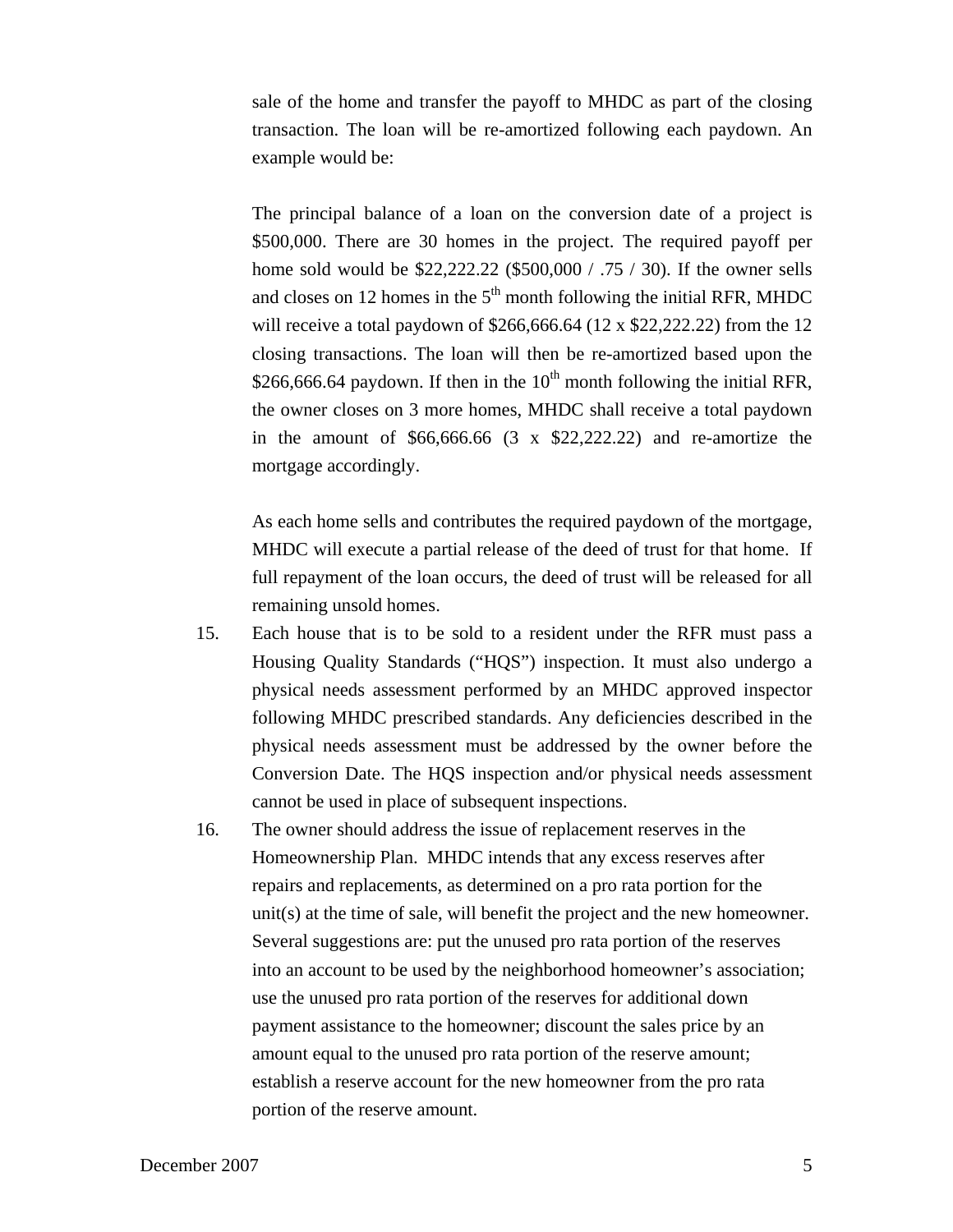- 17. The buyer must also agree to occupy the home as their principal residence.
- 18. If the current resident refuses to buy the property or is unable to buy the property, they cannot be asked at any time to vacate the property except for reasons specified in their lease.
- 19. A resident in good standing may not be relocated or evicted to expedite the sale of a unit. When renting a unit, a possible resident may not be discriminated against because they do not wish to purchase the unit they are requesting tenancy in.
- 20. If a household has had an increase in income since moving into the property, this will not disqualify them from buying the property. They will not be considered over income. If a household qualifies to move into the unit as a resident, they are income qualified as a potential buyer (an exception to this occurs if HOME funds are involved – see below).
- 21. In order to assure that all parties are prepared to begin selling the homes as outlined in the homeownership agreement, the owner will meet with staff at MHDC in the  $14<sup>th</sup>$  compliance year to discuss the above items along with any other topics deemed necessary at the time. The owner must contact MHDC's Asset Management department to begin this process.
- 22. The ownership entity may offer the first right of refusal to the non-profit partner at the end of the Initial Compliance Period, with the non-profit commencing sales of the units to the residents and qualified buyers thereafter if the following requirements have been met:
	- a. The limited partnership agreement or operating agreement governing the ownership entity has granted a first right of refusal to the nonprofit partner or member;
	- b. The non-profit entity is a qualified non-profit for purposes of the LIHTC program, that is, it is a tax-exempt organization formed with the express purpose of fostering affordable housing, is not controlled by a for-profit entity or subsidiary, and has been materially involved in the operations of the development;
	- c. The non-profit has filed a Homeownership Commitment that has been approved by MHDC, recorded with the LURA, and attached to resident leases; and
	- d. The non-profit transacts the sales of the homes under the terms of the MHDC-approved Homeownership Commitment and follows all MHDC rules and guidelines applicable to homeownership conversion when the right of first refusal is offered to the residents.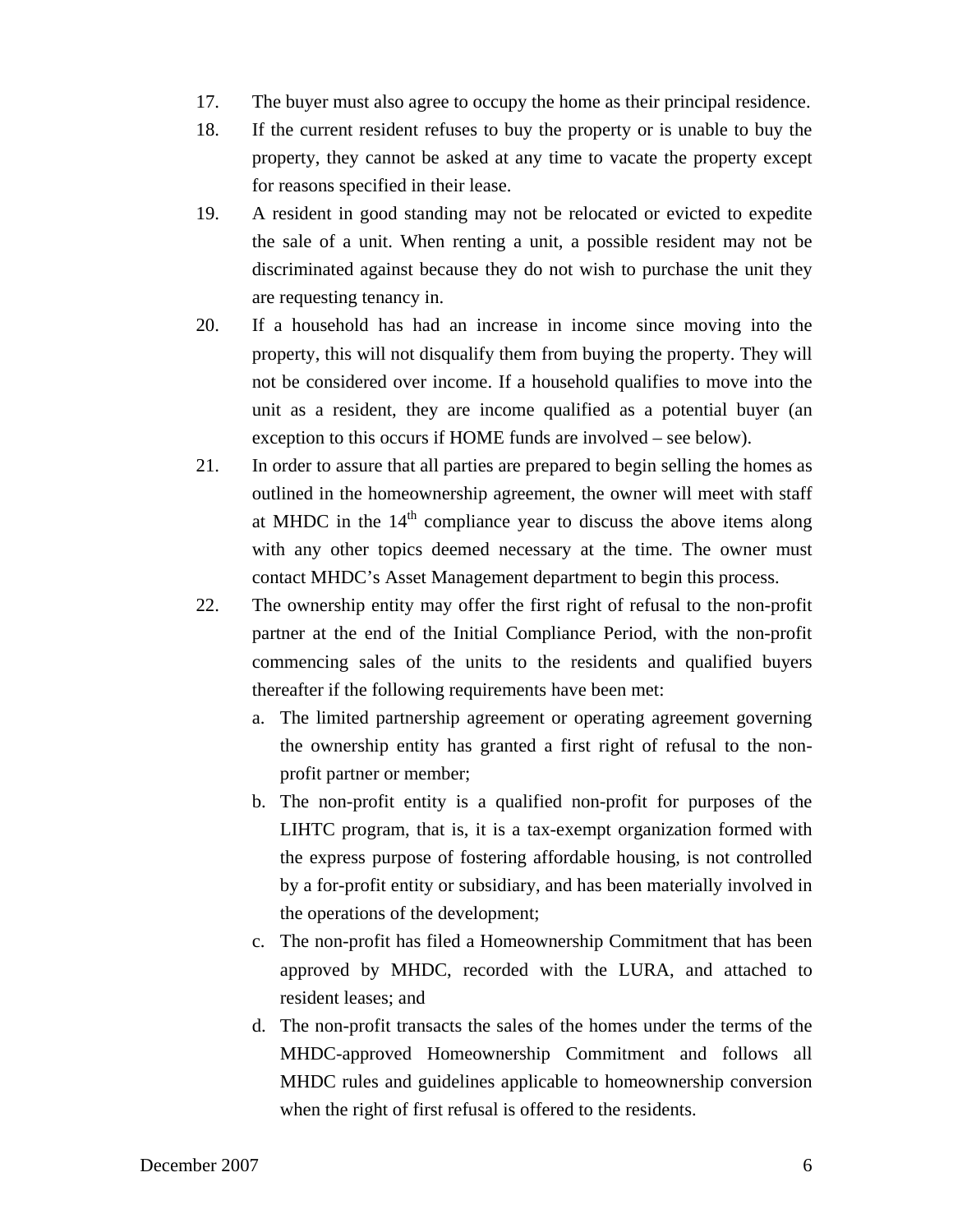## **Determining Sales Price**

In order to extend the opportunity for homeownership to existing tax credit residents, the houses must be affordable for people who are at or below 60% of median income for the area.

Residents who buy the houses should be able to replace their rent payment with a house payment which is comparable to what they were paying in rent. This is considered the "Equivalency Principle". To achieve maximum affordability, the monthly mortgage payment including principal, interest, property taxes, property and mortgage insurance (PITI) should not significantly exceed the monthly rents in Year 15. As stated previously, the sales price of the homes to existing residents or qualified buyers must fall between the Minimum Price and Maximum Price defined above.

Listed below and discussed are three possible options for determining the sales price of the property as of the Conversion Date.

## *Existing Obligation plus Profit*

Section  $42(i)(7)(B)$  of the Code defines the minimum purchase price for a LIHTC property at the end of its LIHTC Initial Compliance Period to be the sum of (i) the principal amount of outstanding indebtedness secured by the building (other than indebtedness incurred within the 5-year period ending on the date of sale) and (ii) all Federal, State, and local taxes attributable to such sale. We also understand that the property will need to have repairs done to it before it is sold and the developer will desire a profit from each sale.

MHDC has taken the above into consideration and suggest the property may be sold for the following amount:  $[(({theta\ pay off\ of\ the\ entire\ note}) +$ Exit Taxes + Amount to make any and all repairs deemed necessary to bring the building up to excellent condition)/# of units in the project) + (An amount of profit the owner chooses to add for the sale of each home)]. The resident will then receive a discount off the sales price for each year they have occupied a property within the project, specified by the owner.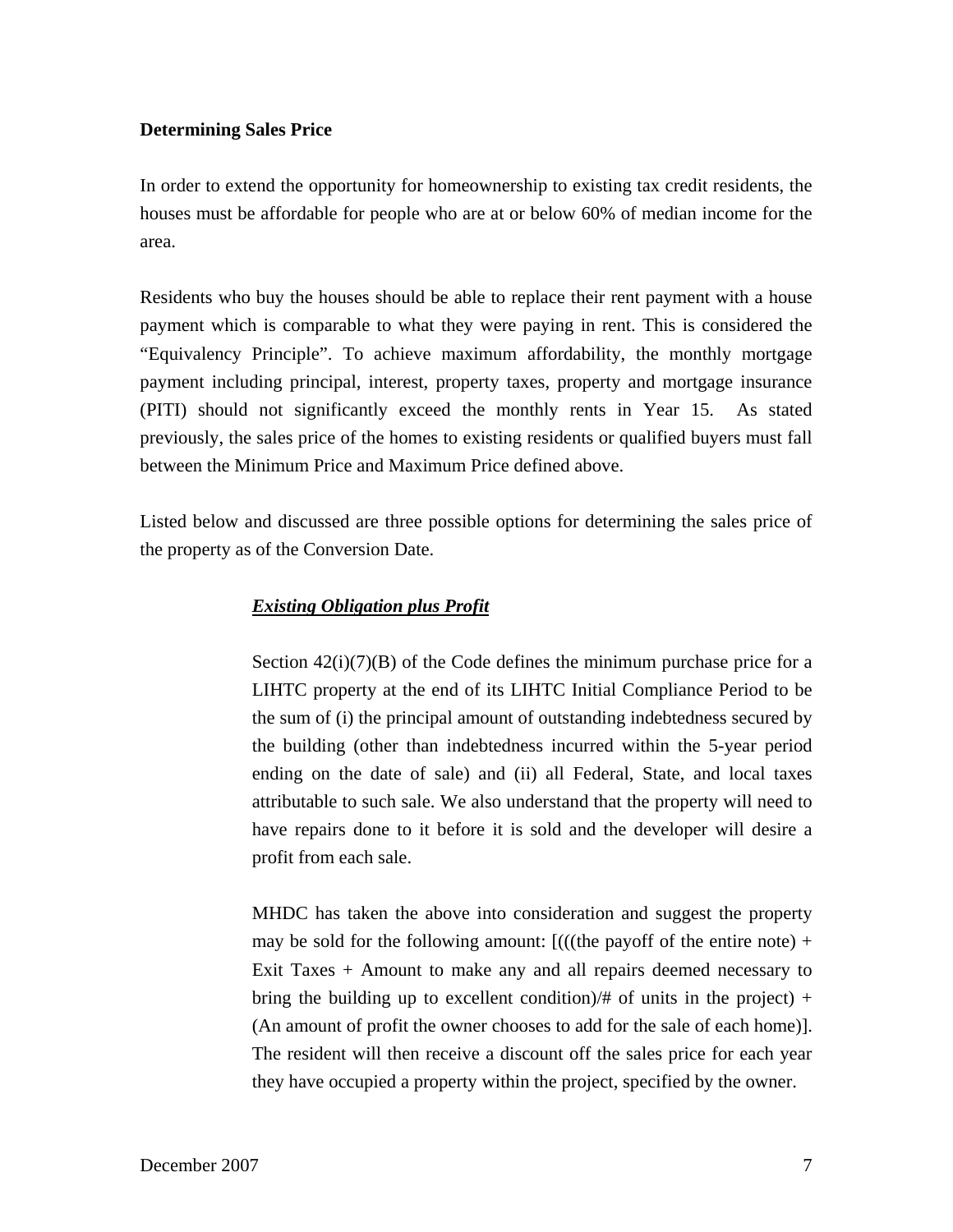Sample assumptions: 15-home development Remaining mortgage of \$200,000 Exit taxes estimated by limited partner at \$150,000 Repairs necessary  $= $180,000$  (in addition to replacement reserves) Profit requested by owner = \$20,000/home Resident discount  $= 1\%$  per year of tenancy

A resident who has rented the home for 7 years would pay a purchase price of \$51,460 or  $(((\$200,000 + \$150,000 + \$180,000)/15) + \$20,000)$  x 93%

### *Equivalency Principle Approach*

The following procedure will occur on the Conversion Date and will be used to decide the sales price for the houses. This price will be used as the sales price for all the houses until all the houses are sold regardless of the income level of the buyer. The sales price will be determined using the following guidelines based on a monthly housing payment equal to the current rent being charged for the units assuming a 95% mortgage, 30-year amortization, and an interest rate equal to that used by the MHDC First Place program. Existing residents are offered a 1% discount for each year of tenancy.

- 1. Current monthly rent  $= $550$
- 2. For argument sake, insurance and taxes = \$150 per month
- 3. Mortgage payment is then  $= $400$  per month
- 4. Using an estimated MHDC MRB interest rate = 6.3%, the mortgage amount would be \$64,623
- 5. Assuming a 95% mortgage, the sales price would be \$68,024
- 6. If the resident leased the unit for four years, a 4% discount would reduce the sales price to \$65,303

### *Maximum Price Approach*

The following application of the Maximum Price calculation will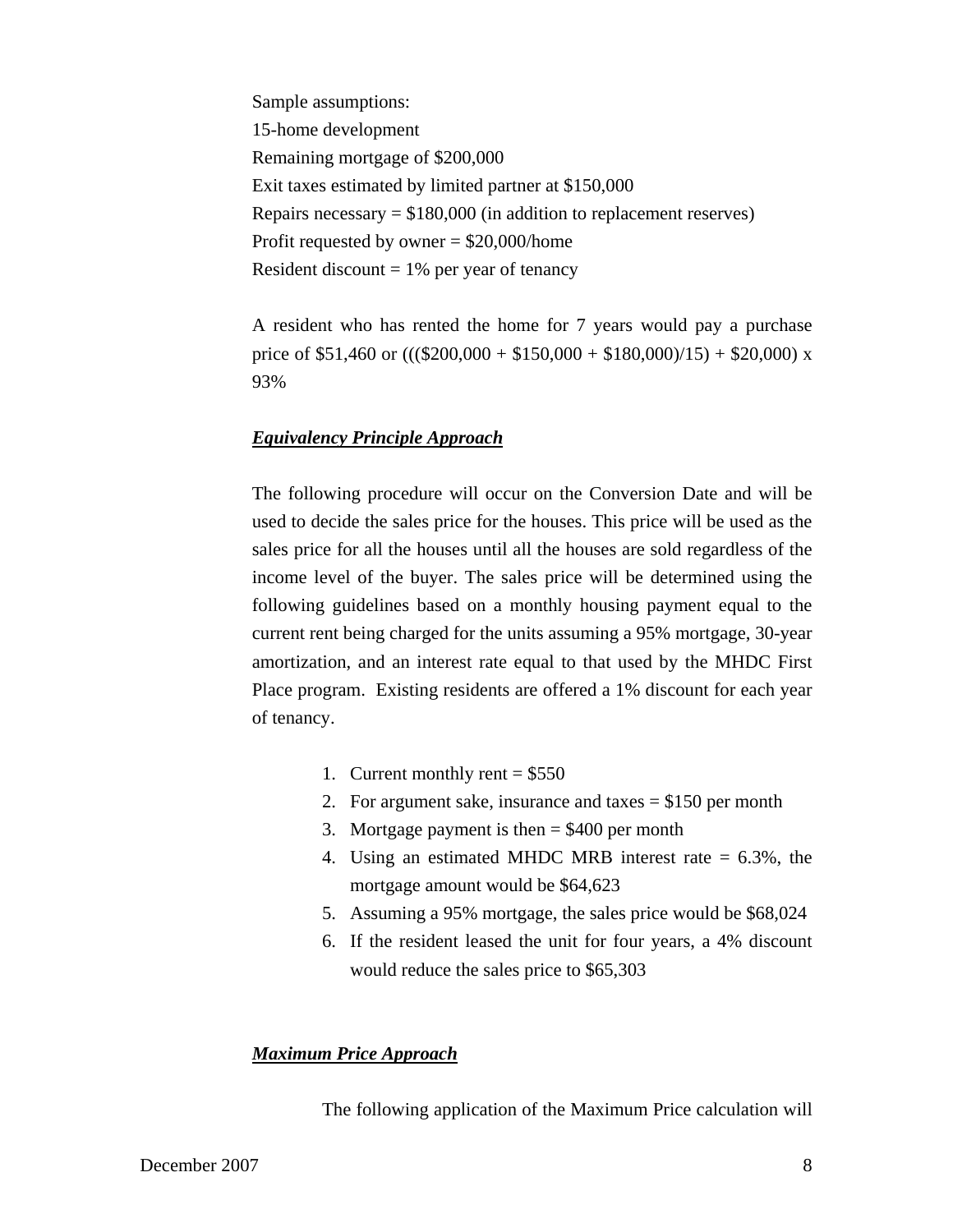be based on the maximum LIHTC rent in affect at the time the home is sold regardless of the income level of the buyer. The sales price will be determined using an amount such that the monthly PITI payment plus tenant-paid utilities does not exceed the maximum LIHTC rent based upon bedroom size [assuming a 95% mortgage, 30-year amortization, interest rate equivalent to MHDC's First Place loan program, and typical insurance premium available to low-income households] less a 1% discount for each year the resident has leased the unit.

An example would be:

- 1. Current maximum LIHTC rent for a 3-bedroom house in Springfield  $= $801$
- 2. For argument sake, insurance and taxes  $= $150.00$  per month; tenant-paid utilities  $= $125$  per month
- 3. This allows for a total of \$526 P&I that this family can afford/qualify per month for a house payment with a 30-year term
- 4. First place program MRB rate is 6.3%
- 5. The maximum loan amount would then be \$84,980
- 6. Assuming a 95% mortgage, the sales price would be \$89,452
- 7. If the buyer happens to be a resident who has lived in the project for 4 years, they would receive a 4% discount off the \$89,452 figure for a sales price of \$85,874.

### **Additional HOME Rules**

HOME funds utilized for new construction rental housing carry an affordability period of 20 years. The affordability period includes income and rent restrictions which are set forth in a Regulatory Agreement. HOME regulations allow for rental units to be sold during the affordability period, but the following rules apply for units that are designated as HOME-assisted units. These regulations are in addition to the rules listed at the beginning of this document: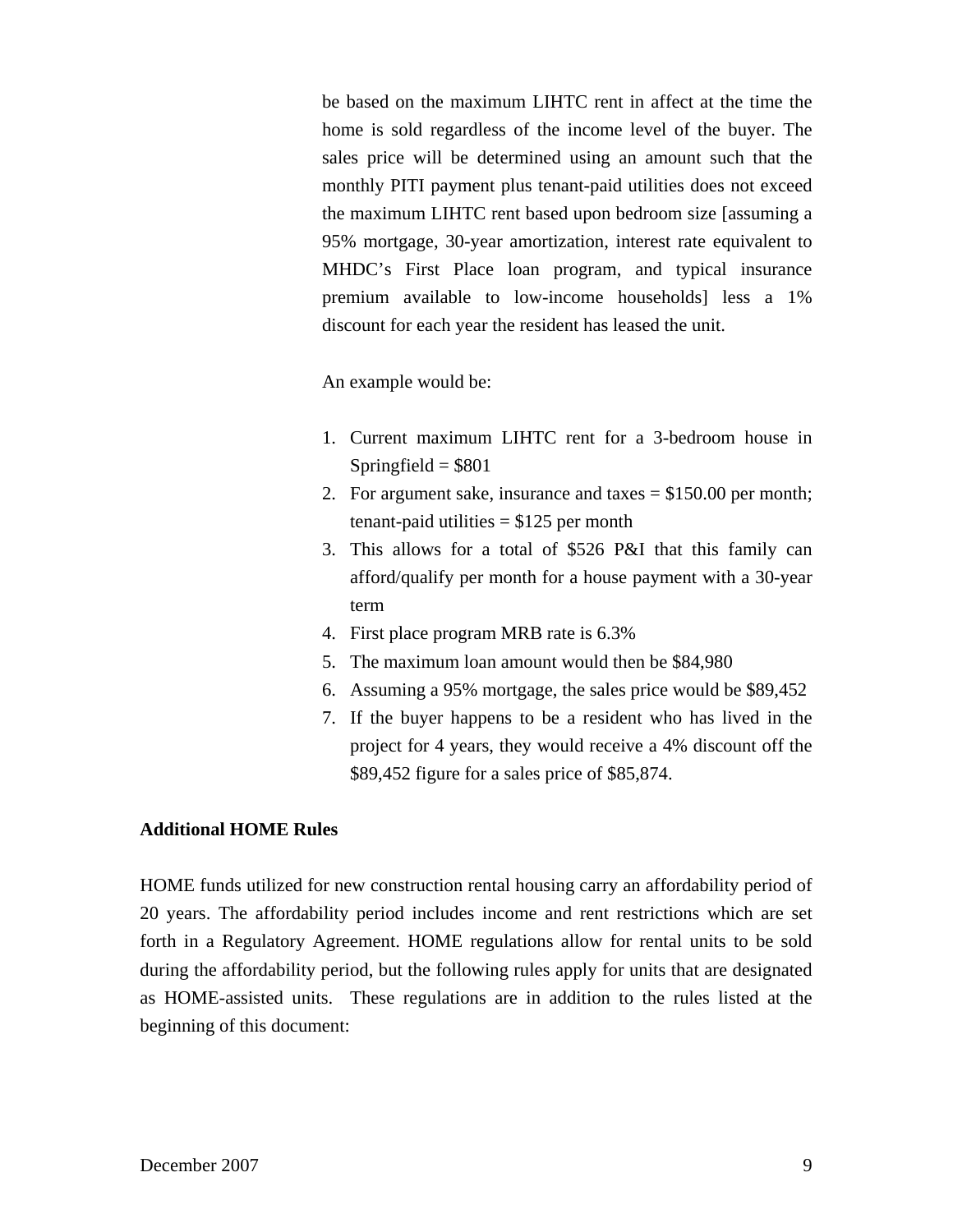- 1. During the affordability period, all purchasers of HOME-assisted units must have a household income that is at or below 80% of area median income. This includes both resident purchasers and any subsequent purchasers involved in a resale transaction. The actual income limit is dependent on the household size and the area in which the property is located.
- 2. For the term of the affordability period, some type of deed restriction will need to be recorded against the property to help assure that the new homeowner adheres to HOME rules throughout the affordability period. This will be put in place by the original owner. This document will expire on the date the original HOME compliance period for the project ends. This deed restriction should address resale provisions associated with the unit. Although the resident purchaser must adhere to these deed restrictions, the original owner is ultimately responsible for compliance with the HOME rules and regulations. The deed restrictions may outline repayment terms by the resident purchaser if the home is sold to someone who does not income qualify under HOME rules. Violations of affordability restrictions may result in recapture of a pro rata portion of the funds by HUD, at which time MHDC will look to the seller's repayment and the original owner to provide the amount of recapture requested.
- 3. The owner must be involved with future resales of the units, specifically, in qualifying the incomes of subsequent purchasers and reporting to MHDC compliance with regulations regarding the resale of units occurring during the 20-year affordability period.
- 4. The housing must be considered modest in that the purchase price for the type of single-family housing does not exceed 95% of the median purchase price for the area.
- 5. The sales price must be affordable to the purchaser. MHDC defines affordability as a transaction in which no more 35% of the purchaser's income may be used to pay monthly PITI payments.
- 6. The initial homeowner who sells the unit during the affordability period must receive a "fair return" defined by MHDC as the return of the homeowner's initial investment.
- 7. The buyer(s) must occupy the property as their principal residence and must occupy such property as their principal residence for no less than 11 months of each calendar year. It cannot be rented during the affordability period.
- 8. The only exception to the 20-year term of the affordability period is if the homebuyer receives HOME funds directly as down payment assistance or